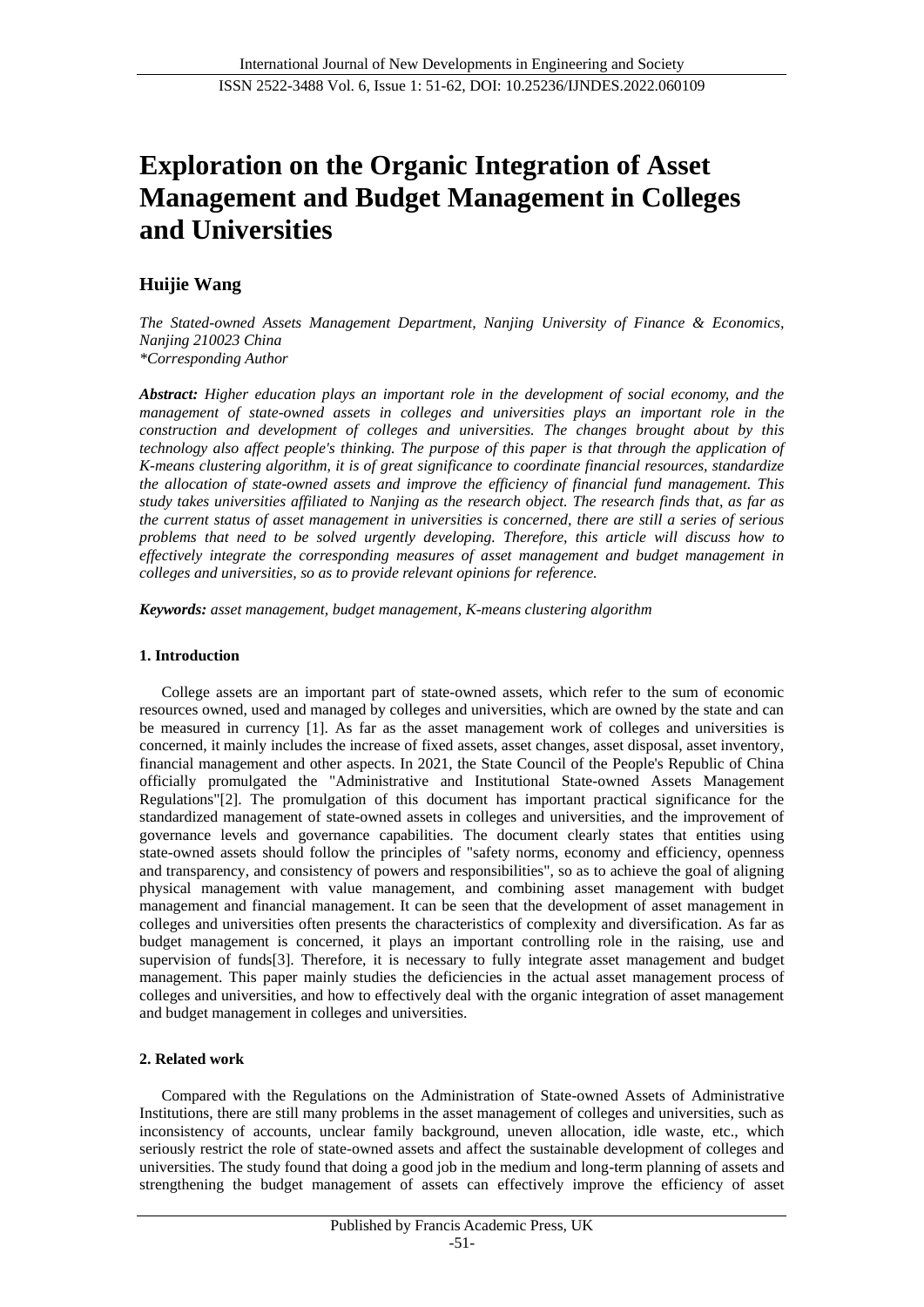allocation, use and utilization. Budget management plays an important control role in fund raising, use, allocation and supervision, and is an important means to achieve optimal allocation of resources. The effective combination of asset management and budget management to improve the level of asset management has become a hot issue for scholars[4]. Gradually realize the combination of asset management and budget management in colleges and universities, and realize the integration of budget and asset management from the aspects of management thinking, budget execution, information control, asset inventory and performance appraisal, and improve the efficiency of asset utilization. The organic integration of college asset management and budget management can optimize the asset allocation of colleges and universities and give full play to the benefits of college assets. The combination of the asset department and the budget department must be a substantive combination, otherwise it will only be a mere formality, resulting in a substantial disconnect. Combined with the actual problems existing in the asset management of colleges and universities in Nanjing, this research proposes a specific path for the organic integration of budget management and asset management.

### *2.1 Construction of a model for the organic integration of asset management and budget management in colleges and universities*

Asset management and budget management in colleges and universities promote and evolve each other. Both need to be harmoniously promoted to achieve sustainable development, as shown in Figure 1.



*Figure 1. Construction of a model for the organic integration of asset management and budget management in colleges and universities*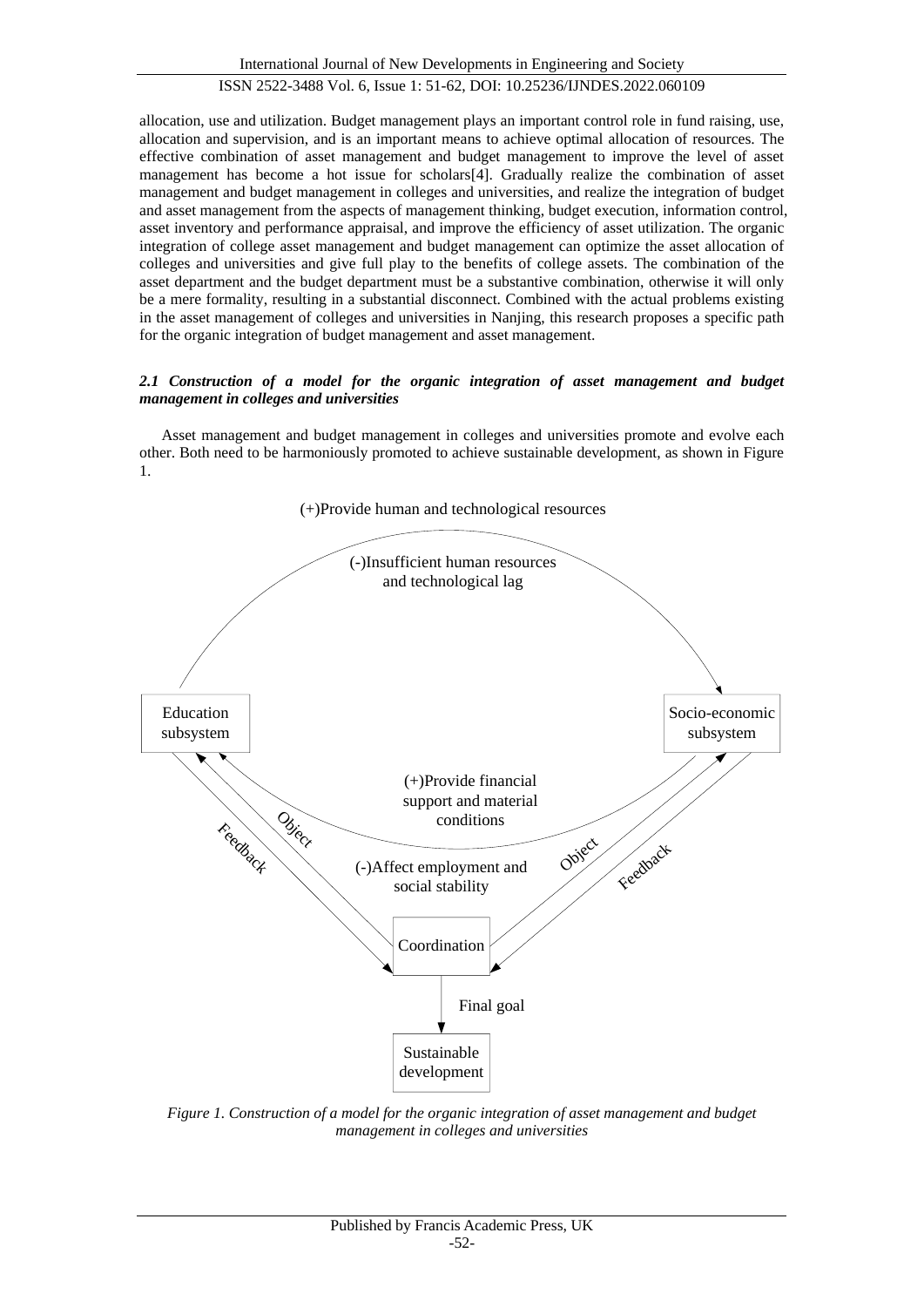#### *2.2 K-means Clustering Algorithm*

Cluster analysis is an important method for processing data, and clustering has also been applied in various industries, such as business field, biology, etc. The classical algorithm K-means has always been the focus of the research field and is a clustering method based on data partitioning [5]. Clustering is the separation of a tapestry of data into distinct categories according to certain criteria (such as distance criteria), so that the data in the same category can be better correlated, and the data that are not in one category can be greatly different[6]. Therefore, the introduction of the concept of "distance" can know the correlation between the data, that is, the similarity of the data, and at the same time, it can increase the efficiency of sample classification. Because the essence of cluster analysis is the classification of samples in different dimensions[7]. The three distance functions commonly used in cluster analysis are shown in the formula.

Minkowski distance:

$$
D_q(X,Y) = \left\{ \sum_{I} |X_i - Y_i|^q \right\}^{\frac{1}{q}}
$$
 (1)

When  $q$  takes 1, 2,  $\infty$ , the absolute distance can be obtained.

Mahalanois distance:

$$
D(X,Y) = (X - Y)^{T} \times \Sigma^{-1} (X - Y) \tag{2}
$$

 $\Sigma$  is the covariance matrix of the sample matrix A. Mahalanobis distance is an improvement for the shortcoming of Mingshi distance affected by dimension.

Lance distance:

$$
D(X,Y) = \sum_{i} \frac{|X_i - Y_i|}{|X_i + Y_i|} \quad (3)
$$

The calculation formula of the similarity coefficient function of cluster analysis is shown in the formula. The similarity coefficient function can represent the similarity measure between feature variables.

Similarity coefficient:

- $C(X,Y) \le 1$  (4)
- $C(X,Y)=1$  (5)
- $C(X, Y) = C(Y, X)$  (6)

*C* means function  $C: V \times V \rightarrow [-1,1]$ . The closer  $C(X,Y)$  is to 1, the closer the relationship between the two feature variables.

There are two types of similarity coefficients:

(1) Cosine of the included angle:

$$
C(X,Y) = \frac{\sum_{i} X_{i} \times Y_{i}}{\sqrt{\left(\sum_{i} X_{i}^{2}\right) \times \left(\sum_{i} Y_{i}^{2}\right)}} \quad (7)
$$

Angle cosine considers the relationship between the various vectors in terms of shape. When the directions of the two vectors are similar, the cosine of the included angle is larger, and vice versa.

(2) Relevant factors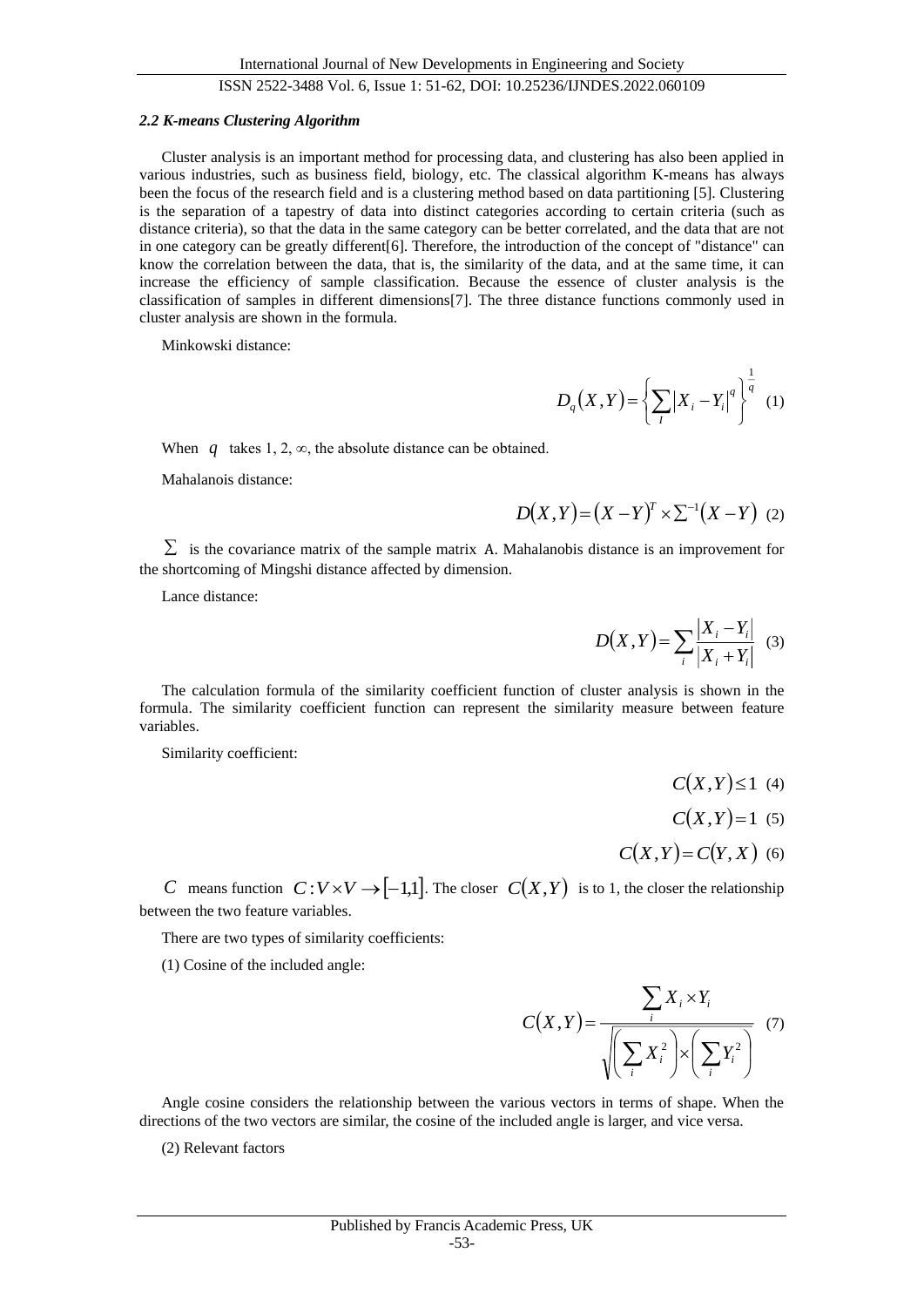$$
C(X,Y) = \frac{\sum_{i} (X_i - \overline{X}) \times (Y_i - \overline{Y})}{\sqrt{\left(\left(\sum_{i} X_i - \overline{X}\right)^2 \times \left(\sum_{i} Y_i - \overline{Y}\right)^2\right)}} \tag{8}
$$

Correlation Coefficient It represents the degree of linear correlation between two vectors.

The measure between classes generally uses the distance as the measure function. The shortest distance method is a commonly used one, and its calculation formula is shown in the formula.

$$
D(G_1, G_2) = \min \{ D(X, Y) | X \in G_1, Y \in G_2 \} \quad (9)
$$

Hierarchical clustering, also known as systematic clustering, is the most widely used class of algorithms [8]. Hierarchical clustering is a method of dividing classes from more to less. Commonly used hierarchical clustering methods include the median distance method, the centroid method, the class average method and the deviation sum of squares method.

Intermediate distance method:

$$
D_{kr} = \left(\frac{1}{2}D_{kp}^2 + \frac{1}{2}D_{kq}^2 - \frac{1}{4}D_{pq}^2\right)^{\frac{1}{2}}
$$
 (10)

Where:

 $G_k$  : indicates a certain category;

 $G_r$ : indicates a certain type, which is a combination of  $G_p$  and  $G_q$ .

$$
D_{kr} = \left(\frac{1}{2}D_{kp}^2 + \frac{1}{2}D_{kq}^2 + \beta D_{pq}^2\right)^{\frac{1}{2}}, -\frac{1}{4} \le \beta \le 0 \quad (11)
$$

When  $\beta = -\frac{1}{4}$  $\beta = -\frac{1}{4}$ , it is the middle distance method.

Center of gravity method: the distance between classes can be represented by the distance between the centers of gravity.

$$
D_{pq} = d_{\overline{X}_p, \overline{X}_q} \quad (12)
$$

$$
\overline{X}_r = \frac{1}{n_r} \left( n_p \overline{X}_p + n_q \overline{X}_q \right) \quad (13)
$$

$$
D_{kr} = \left(\frac{n_p}{n_r}D_{kp}^2 + \frac{n_q}{n_r}D_{kq}^2 - \frac{n_p n_q}{n_r^2}D_{pq}^2\right)^{\frac{1}{2}}
$$
(14)

Among them, the centers of gravity of  $G_p$  and  $G_q$  are  $X_p$  and  $X_q$ , respectively.  $G_p$  and  $G_q$  are combined into  $G_r$ , and the number of samples of each type is  $n_p$ ,  $n_q$  and  $n_r = n_p + n_q$ respectively, and the corresponding centers of gravity are  $X_p$ ,  $X_q$  and  $X_r$ .

Class average method: it is defined that the square of the distance between two classes  $G_p$  and *Gq* is equal to the average squared distance between the elements in the two classes, and its calculation formula is shown in the formula.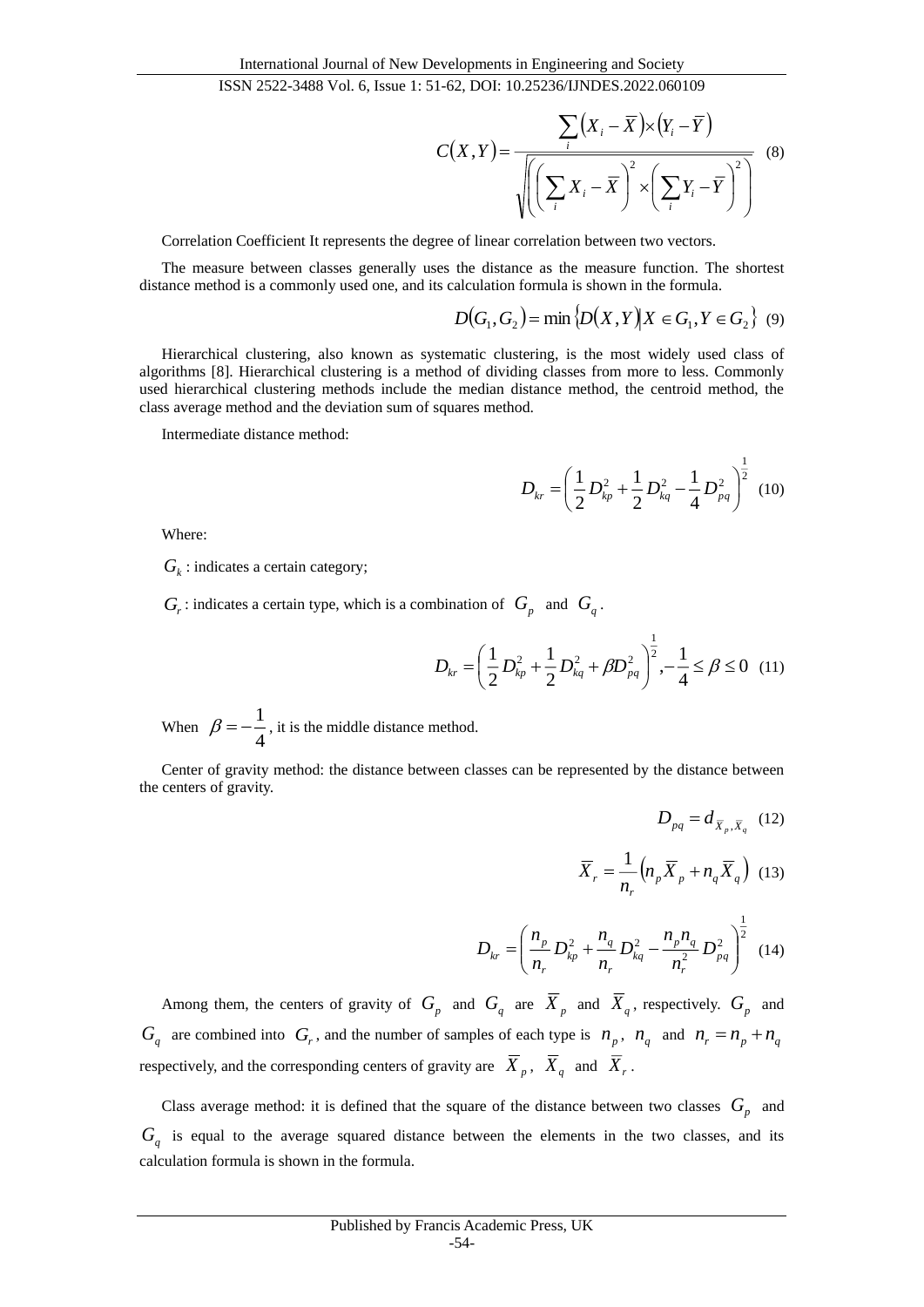$$
00 V01, 0, 1550V1, 31 V2, 101 V1, 101232300 J1V101532022000103
$$

$$
D_{pq} = \frac{1}{n_p n_q} \sum_{X_i \in G_p, X_j \in G_q} d_{ij}^2 \quad (15)
$$

$$
D_{kr} = \left(\frac{n_p}{n_r} D_{kp}^2 + \frac{n_p}{n_r} D_{kq}^2\right)^2 \quad (16)
$$

Among them,  $n_p$ ,  $n_q$  are the volume of the models of  $G_p$  and  $G_q$ .

Dispersion sum of squares method: this method comes from difference analysis. If the classes are correctly classified, the total value of similar specimens' squared discrepancies shall be smaller, while the value of the sum of squared discrepancies among categories shall be larger. The calculation formula of this method is shown in the formula.

$$
S_{t} = \sum_{i=1}^{n_{t}} \left( X_{it} - \overline{X}_{t} \right)^{T} \left( X_{it} - \overline{X}_{t} \right) (17)
$$

Total within-class variance sum of squares:

$$
S = \sum_{t=1}^{k} \sum_{i=1}^{n_t} \left( X_{it} - \overline{X}_t \right)^T \left( X_{it} - \overline{X}_t \right) (18)
$$

The distance between classes is defined as:

$$
D_{pq}^2 = \frac{n_p n_q}{n_r} \left(\overline{X}_p - \overline{X}_q\right)^r \left(\overline{X}_p - \overline{X}_q\right) (19)
$$

The recursive formula for distance:

$$
D_{kr}^{2} = \frac{n_{p} + n_{k}}{n_{r} + n_{k}} D_{kp}^{2} + \frac{n_{q} + n_{k}}{n_{r} + n_{k}} D_{kq}^{2} - \frac{n_{k}}{n_{r} + n_{k}} D_{pq}^{2}
$$
 (20)

Among them,  $n_p, n_q, n_r, n_k$  are size of the specimens of  $G_p, G_q, G_r, G_k$ , separately.  $X_i$ represents the *i*-th sample in  $G_t$ ,  $n_t$  stands for the size of  $G_t$  samples, and  $X_t$  is the center of gravity of  $G_t$ .

The above four hierarchical clustering methods are unified, namely:

$$
D_{kr}^{2} = \alpha_{p} D_{kr}^{2} + \alpha_{q} D_{kp}^{2} + \beta D_{pq}^{2} + \gamma \left| D_{kp}^{2} - D_{kq}^{2} \right| (21)
$$

| Method                       | $\alpha_{\scriptscriptstyle p}^{}$        | $\alpha_q$                   |                                  |  |
|------------------------------|-------------------------------------------|------------------------------|----------------------------------|--|
| Middle distance<br>method    |                                           |                              | $-\frac{1}{4} \leq \beta \leq 0$ |  |
| Center of gravity            | $n_p$<br>$n_r$                            | $n_q$<br>$n_r$               | $(n_p n_q)$<br>$n_r^2$           |  |
| Class average                | $n_p$<br>$n_r$                            | $n_q$<br>$n_r$               |                                  |  |
| Sum of squared<br>deviations | $\left(n_k+n_{p}\right)$<br>$(n_k + n_r)$ | $(n_k + n_p)$<br>$n_k + n_r$ | $-n_{k}$<br>$(n_k + n_r)$        |  |

*Table 1 Hierarchical clustering method specification table*

Where  $G_r = G_p \cup G_q$ , the same parameters are substituted to obtain different hierarchical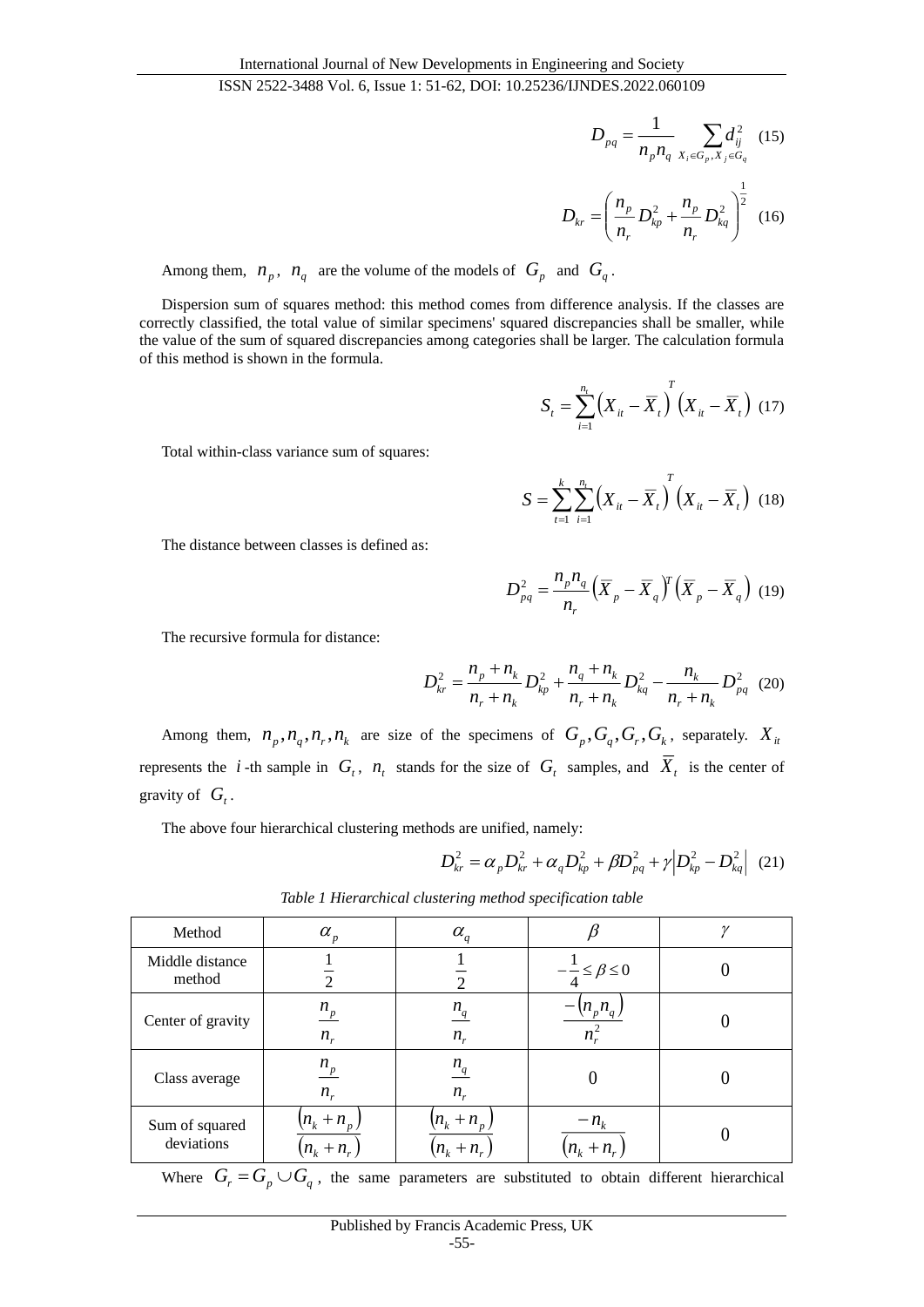clustering methods. These parties are listed in Table 1.

Algorithm  $k$  *means* is an evaluation method that uses distance as the data correlation. The diagram of algorithm  $k$ *-means* is shown in Figure 5. The algorithm usually uses the standard method of zero sum of squares as the aggregation standard function, and the norm value of the squared sum-of-errors curve is defined as indicated in the formula.



*Figure 2. k means Algorithm diagram*

$$
J_c = \sum_{i=1}^{k} \sum_{p \in C_i} ||p - M_i||^2
$$
 (22)

Where:

 $M_i$ : represents the average value of fish items in class  $C_i$ ;

*P* : represents a space spots in class *Ci* .

The  $k$  – means method is a hill climbing programm. When the algorithm terminates, it often finds a local minimum, as shown in Figure 6.



*Figure 3. Local minima and global optimum*

To further validate the *k means* method, the *SPSS* software was used to cluster the data set, and the obtained outcomes were contrasted with the clustering findings of the algorithm.

First, enter 15 data objects, as listed in Table 2.

Then, the data objects are randomly selected as the initial cluster centers. The analysis was performed with  $k$  – means on the *SPSS* software, and the values received are presented in Table 3 and Table 4.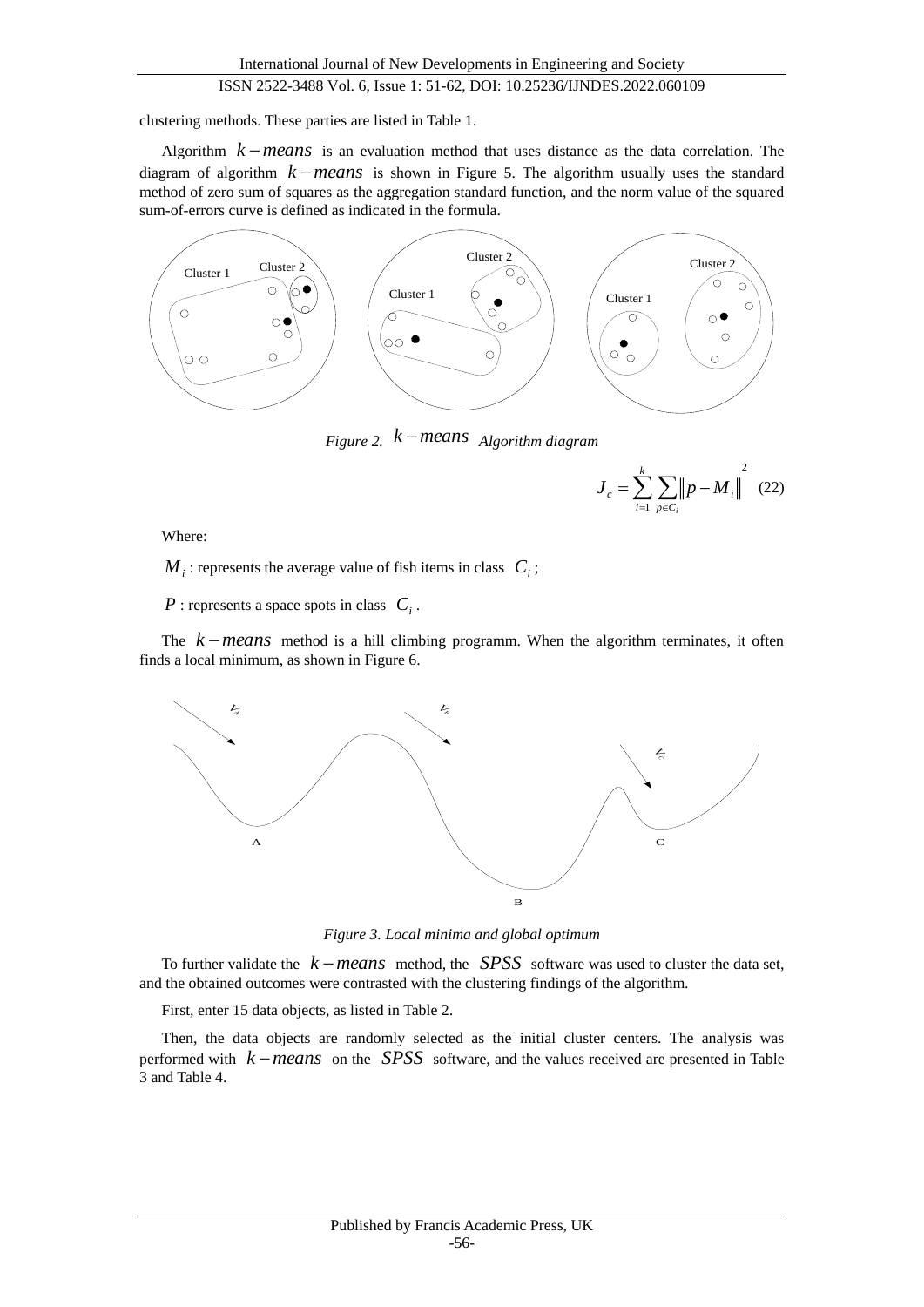## International Journal of New Developments in Engineering and Society

# ISSN 2522-3488 Vol. 6, Issue 1: 51-62, DOI: 10.25236/IJNDES.2022.060109

| Data object                       | Variable 1 | Variable 2       |
|-----------------------------------|------------|------------------|
| $x_{1}$                           | 5          | $\boldsymbol{7}$ |
| $\boldsymbol{x_2}$                | 5          | $\,8\,$          |
| $x_3$                             | $\,8\,$    | $\tau$           |
| $\mathcal{X}_4$                   | 5          | 5                |
| $x_5$                             | 5          | $\overline{9}$   |
| $x_{\rm 6}$                       | 5.5        | $\overline{4}$   |
| $x_{7}$                           | $\,8\,$    | $\overline{9}$   |
| $x_{\rm 8}$                       | 11         | 5                |
| $x_{9}$                           | 10         | $\sqrt{6}$       |
| $x_{\!\scriptscriptstyle 10}$     | $11\,$     | $\overline{7}$   |
| $\boldsymbol{\mathcal{X}}_{\!11}$ | 10         | $\mathfrak s$    |
| $x_{12}$                          | 8.5        | $\,8\,$          |
| $x_{13}$                          | $\,8\,$    | $\sqrt{5}$       |
| $\mathcal{X}_{14}$                | 4.5        | $\overline{4}$   |
| $x_{15}$                          | 5.5        | 5                |

*Table 2 Data Objects*

*Table 3 Cluster centers obtained by k means programm*

|                 | Cluster |              |      |      |
|-----------------|---------|--------------|------|------|
|                 |         |              |      |      |
| <b>VAR00001</b> | 3.66    |              | 9.30 | 4.00 |
| <b>VAR00002</b> | 9.64    | 9.00         | 7.64 | 6.30 |
| <b>VAR00003</b> | 4.10    | ററ<br>$0.4-$ | 9.60 | 4.3U |

|  |  | Table 4 $k$ – means Clustering results |
|--|--|----------------------------------------|
|--|--|----------------------------------------|

| Case Number    | Cluster        | Distance |
|----------------|----------------|----------|
|                |                | 0.870    |
| $\overline{2}$ | $\overline{2}$ | 0.390    |
| 3              | 3              | 1.009    |
| 4              | 3              | 0.609    |
| 5              | $\overline{2}$ | 1.267    |
| 6              | $\overline{2}$ | 0.655    |
| 7              | 4              | 1.009    |
| 8              |                | 0.802    |
| 9              | 3              | 0.668    |
| 10             | $\mathfrak{D}$ | 1.357    |
| 11             |                | 0.801    |
| 12             | 3              | 0.386    |
| 13             | 4              | 0.136    |
| 14             | $\mathfrak{2}$ | 0.620    |
| 15             | 3              | 0.422    |

Finally, through the analysis of the results, it is concluded that the clustering results obtained by algorithms  $k$ -means and SPSS are the same, which verifies that the algorithm has obvious clustering effect and superior performance.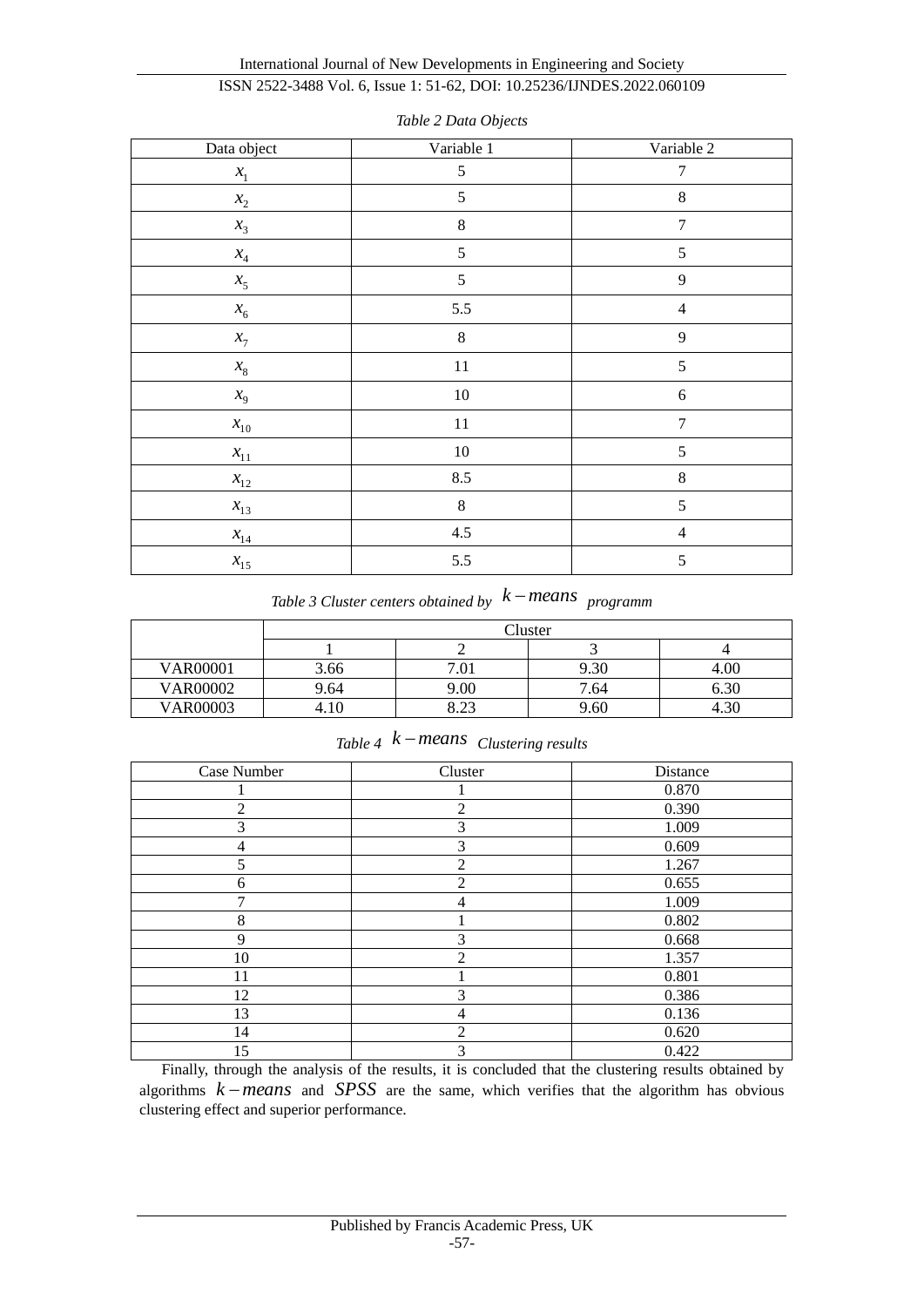#### **3. The main problems existing in the combination of asset management and budget management in colleges and universities**

#### *3.1 The objective of asset management is not clear*

The goal of college asset management is to optimize the composition of college assets, improve the efficiency of asset and resource allocation, ensure the safety and integrity of asset resources, ensure the preservation and appreciation of college assets, and maximize asset benefits. Since the ownership of assets in colleges and universities is owned by the state, the construction and purchase funds of assets are mostly formed by financial funds. In the past, asset allocation mainly considered social benefits, and asset possession, use, and management basically did not consider cost factors, resulting in weak asset management goals and backward concepts[9]. This research has consulted similar sister institutions, and most of them only formulate medium and long-term career development plans, and generally do not formulate medium and long-term asset planning plans. Although the school's asset allocation is based on the requirements of "Three Important and One Big", decisions are made through collective discussions at the principal's office meeting and the party committee, but in many cases, the subjective judgment of the main leaders dominates, lacking professional arguments, and the asset allocation is not forward-looking. It will leave hidden dangers for the long-term use of future assets. In many cases, the allocation of assets is based on the amount of financial appropriation, just below the soup, especially the additional budget in the middle of the year, there is no medium and long-term asset allocation plan. The separation of ownership and use rights of assets in colleges and universities has objectively caused leaders at all levels to pay more attention to the increase of asset stock in asset management, and not pay enough attention to the use efficiency of assets, the economic and social benefits of the transformation of scientific and technological achievements. The asset information of colleges and universities is not yet fully open and transparent[10]. Due to information asymmetry, all departments put forward asset purchase plans based on the needs of their respective departments when preparing their budgets. This restricts their ability to control asset purchases, which results in disorderly and chaotic asset allocation. On the one hand, the school is in serious shortage of funds for running schools, and on the other hand, there is a huge waste of asset allocation, which has an impact on the sustainable development of the school.

#### *3.2 Lack of a sound asset management system*

Administrative institutions have a state-owned asset management model that "emphasizes increments, ignoring stocks, emphasizing funds, ignoring physical objects, and emphasizing purchases and ignoring management." The boundaries of ownership, management rights, and use rights of colleges and universities are still unclear, and the concept of asset management is relatively backward, and it basically remains in a state of focusing on investment and ignoring management. There is a lack of planning and forward-looking in asset purchase, and the utilization rate of existing equipment has not been fully demonstrated. Even the demonstration is conducted by the user department itself, and there is a lack of third-party scientific evaluation, which leads to the phenomenon that each department puts its own interests first. Every year, various departments compete for resources at the beginning of the year, and they manage their own affairs. However, the utilization rate of many equipments that they compete for is not high, and repeated purchases occur frequently, which does not provide assistance for the development of colleges and universities. Some departments lack forward-looking requirements for asset declaration, lack of preliminary demonstration, blind procurement, and even the phenomenon that the purchased equipment and software have been eliminated before they are put into use. According to the survey, the secondary college of Nanjing University of Finance and Economics purchased the professional simulation software requirement task book. After the purchased professional software arrived, it never accepted it, insisting that the software was out of date and could not be used. However, the software has been purchased in accordance with the prescribed procedures, and who should bear the responsibility, the waste of financial funds, and who should bear the responsibility, has not been effectively resolved. Some equipment is found to be lacking in relevant supporting facilities after purchase, and can't be used at all. After acceptance, it is stacked in the laboratory or warehouse, causing a huge waste of funds. At the same time, there are also many problems in the daily management of university assets, such as low management efficiency, lack of effective supervision in the use process, failure to implement responsibilities, and lack of performance appraisal and supervision in the procedures for facility and equipment procurement, accounting, repair, disposal, and scrapping, and asset management the mechanism is not perfect.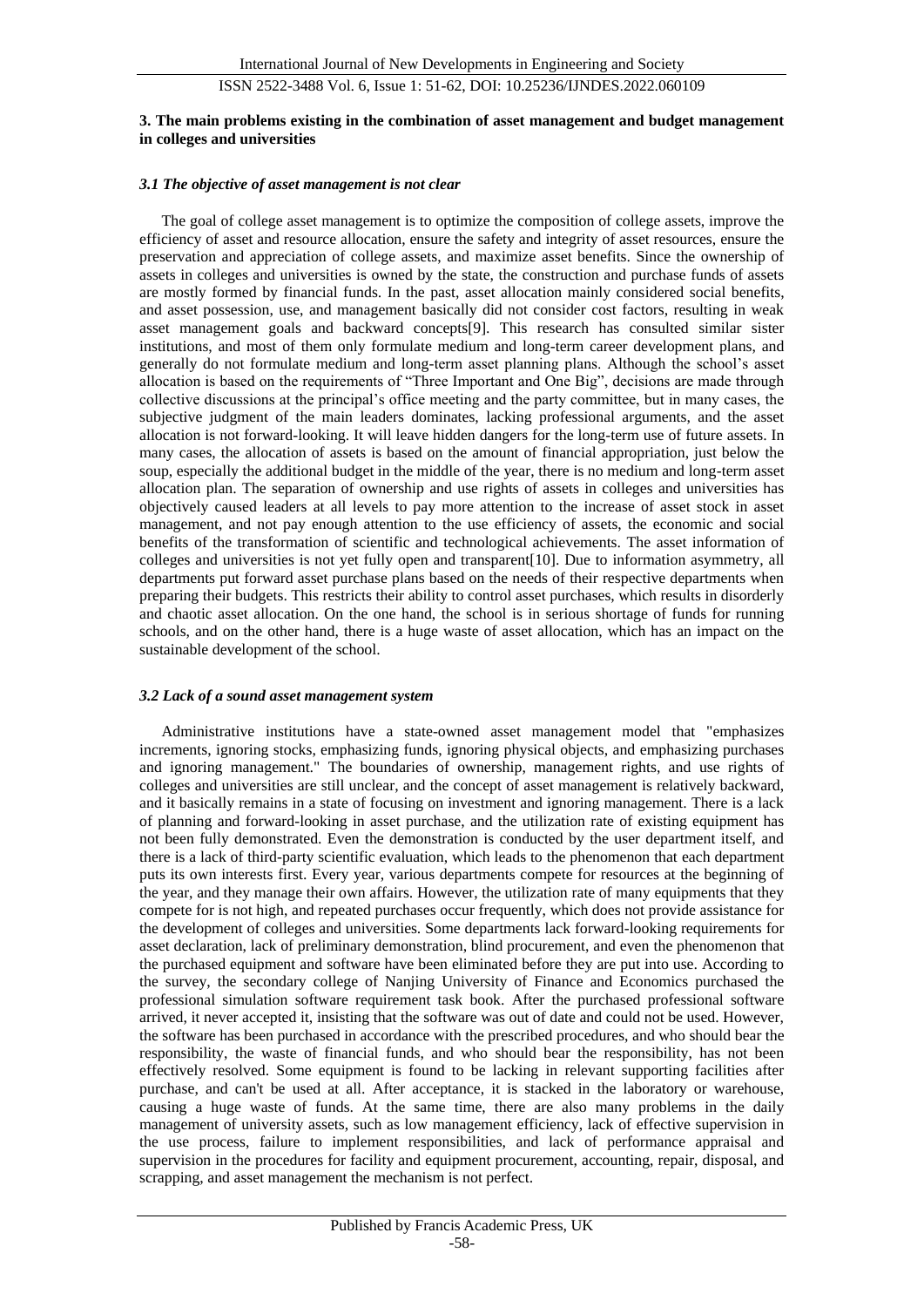#### *3.3 Asset management creates information blockage*

The asset management work of colleges and universities itself is highly policy-oriented and has high requirements. It involves various departments and colleges of the school, has a wide range of points, and is difficult to manage. Although colleges and universities have basically realized asset informatization management, the degree of informatization is far from enough. Since asset information cannot be shared in real time, computer operations are used instead of traditional manual records. Although the function of compiling some statistical reports required by the asset management department has been realized, which saves a certain amount of manpower and material resources, it has not played the due role of information management, far from exerting the function of big data intelligent financial system[11]. Judging from the current situation of asset management in colleges and universities, the asset management system, financial system, and budget system are in a state of incompatibility, and resources can't be interconnected, and information can't be connected in a timely manner. Budget is the "starting point" of all our economic activities. If the asset management system cannot be shared with budget management, it will inevitably result in a vacuum in the control of asset procurement. In practice, for each procurement task, such as the budget at the beginning of the year, actual implementation, quota control, etc., we must rely on manual statistics, which can neither guarantee the accuracy of the data nor provide comprehensive information such as procurement implementation in real time. The backwardness and inefficiency of statistical methods result in low timeliness and effectiveness of data utilization, and have little value for college management decision-making. In addition, in addition to budget control, the unit's monthly reconciliation of asset accounts and financial accounts, and the provision of depreciation of fixed assets also rely on manual statistics to complete. This is very far from the development of the current information age. In the financial work, the workload of checking accounts, checking accounts, and checking accounts is very large, and the speed of information communication is slow, resulting in low management efficiency and unable to meet the needs of college work in time, which affects the optimal allocation of resources.

#### *3.4 There are many blind spots in intangible asset management*

Intangible assets are assets owned by colleges and universities, which have no physical form and can bring economic benefits to colleges and universities. Intangible assets occupy a large proportion in the assets of colleges and universities, and are the embodiment of the soft power and core competitiveness of a college. At present, the recognition, measurement and accounting of intangible assets, the relevant regulations are still unclear, and there are still many blind spots. This is the case in many colleges and universities surveyed. All kinds of publicity works, audio and video materials shot by the school, and digital resources such as online course videos shot by professional course teachers are all directly expensed and not included in intangible asset management. The digital resources purchased by the library conform to the definition of assets in terms of unit value and use time. Because of the remote controlled access mode, the school only has the right to access and browse, but has no ownership. Schools cannot grasp the quality of such digital resources, and cannot accrue depreciation and asset impairment losses according to their usage. As intangible assets, they only account for their purchase costs. At present, there is no clear system regulation to monitor the operation, maintenance and use of digital assets. In addition, the recognition, measurement and accounting of human resources intangible assets in colleges and universities are still blind areas. For example, all kinds of experts, scholars and outstanding alumni owned by colleges and universities have a high reputation and social influence in the society, which will bring various benefits to the school resources and interests. There are also school regulations, school motto, school song, campus culture and various management systems, good study style, school spirit, cultural atmosphere, and school reputation established by outstanding graduates trained over the years. These intangible assets have no system regulations, and such intangible assets should quantification is incorporated into budget management for accounting. In addition, the intangible assets formed by the use of school scientific research funds and conditions lack institutional management. Individuals sell them directly or in disguise to enterprises, and convert the proceeds to personal ownership, resulting in the loss of state-owned assets. Due to the lack of relevant systems, there is no way to pursue recovery and accountability. In addition to economic losses, it may also cause reputational damage to the school and affect the school's image.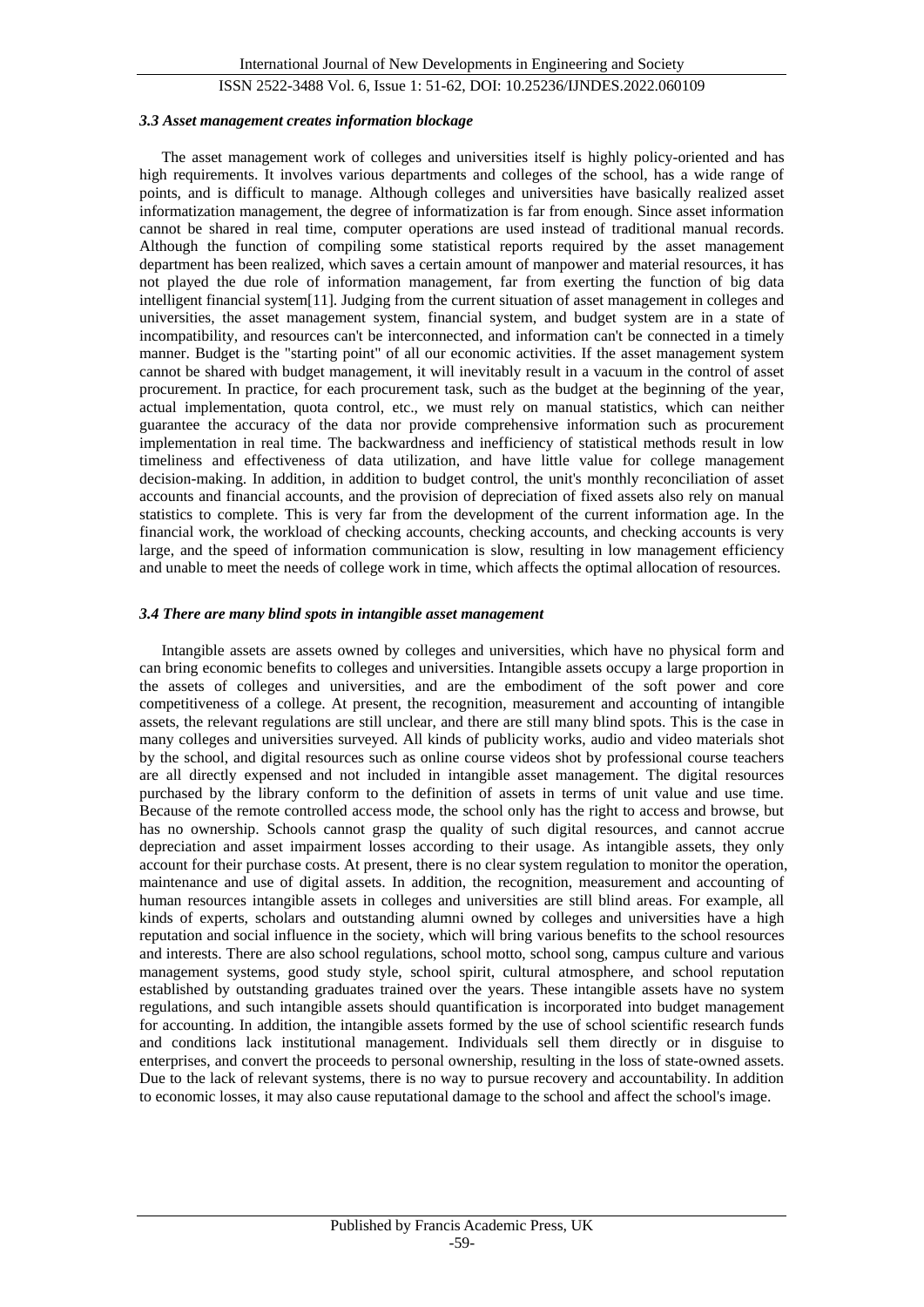#### *3.5 Lack of an effective asset evaluation system*

In actual financial work, performance evaluation is basically a mere formality in addition to assessing the implementation of the budget. When doing performance evaluation of financial projects, many departments have absolutely no understanding of performance evaluation indicators, do not know how to fill in the report, not to mention the understanding, mastery and specific application of evaluation indicators. The asset evaluation system of colleges and universities is a complex systematic project. If there is no evaluation mechanism, the phenomenon of asset replacement and waste in colleges and universities will inevitably exist. To be held accountable in accordance with the law and conduct performance appraisals, can we avoid the chaos of competing for resources and assets, only asking about input but not output. At this stage, the main reason for the lack of implementation of asset evaluation is that the evaluation index setting is unscientific, which is out of touch with practice to a certain extent, and the evaluation results are not used in practice, resulting in a certain degree of falsehood in the current evaluation system.

#### **4. The scheme of organic integration of asset management and budget management in colleges and universities**

#### *4.1 Scientifically formulate medium and long-term asset planning*

At this stage, the medium and long-term asset planning goals of many colleges and universities are not very clear, which leads to unreasonable resource allocation and lack of predictability in asset allocation. In order to better adapt to the new economic situation and meet the objective needs of financial macro-control, governments and units at all levels can adopt the method of balancing the budget across the year, which can effectively solve the problem of asset budget allocation, improve the efficiency of the use of financial funds, and is conducive to the development of colleges and universities continuous development. The construction and management of college assets often spans multiple fiscal years[12]. The newly revised "Budget Law" provides a legal basis for the full life cycle management of asset management. Colleges and universities can also fully consider the special needs of asset construction in budgetary arrangements for asset budget management plans are implemented. At the same time, make full use of the asset management platform to create an asset management and control model that covers the whole process of "planning", "budget", "input", "process" and "output". In the future development plan, scientifically establish asset performance evaluation indicators, reasonably allocate, supervise and evaluate assets, and truly realize that college assets serve the high-quality development of education.

#### *4.2 Raise awareness of asset budget management*

Due to the absence of asset owners in colleges and universities, there are problems such as weak sense of ownership in asset management, lack of sense of responsibility, and each department acting independently, resulting in low asset management efficiency. Various departments will compete for resources and policies, but the specific awareness of asset management is very weak. To improve the awareness of asset budget management, we must first start from the leadership of the unit. Only when leaders pay attention, take command personally, top-down, consolidate responsibilities, and implement them to households, can problems be solved. A special asset management committee can be established to formulate rules and regulations and specific measures for various asset management, and truly achieve "rules to follow and evidence to follow", in order to effectively enhance the awareness of asset management. At the same time, it is necessary to increase publicity efforts, follow the procedures according to regulations, establish the concept and awareness of "money goes with everything, no budget is not implemented", and strengthen the process of budget implementation. Improve the awareness of each department's active participation in budget management, everyone is responsible, avoid doing things independently, communicate more with schools and other departments, prepare the budget scientifically and reasonably, and avoid various problems in the later budget implementation. Finally, clarify the rights and responsibilities of asset management, standardize the process, achieve hierarchical management, assign responsibilities to people, implement incentive mechanisms, and comprehensively improve the quality of asset budget management.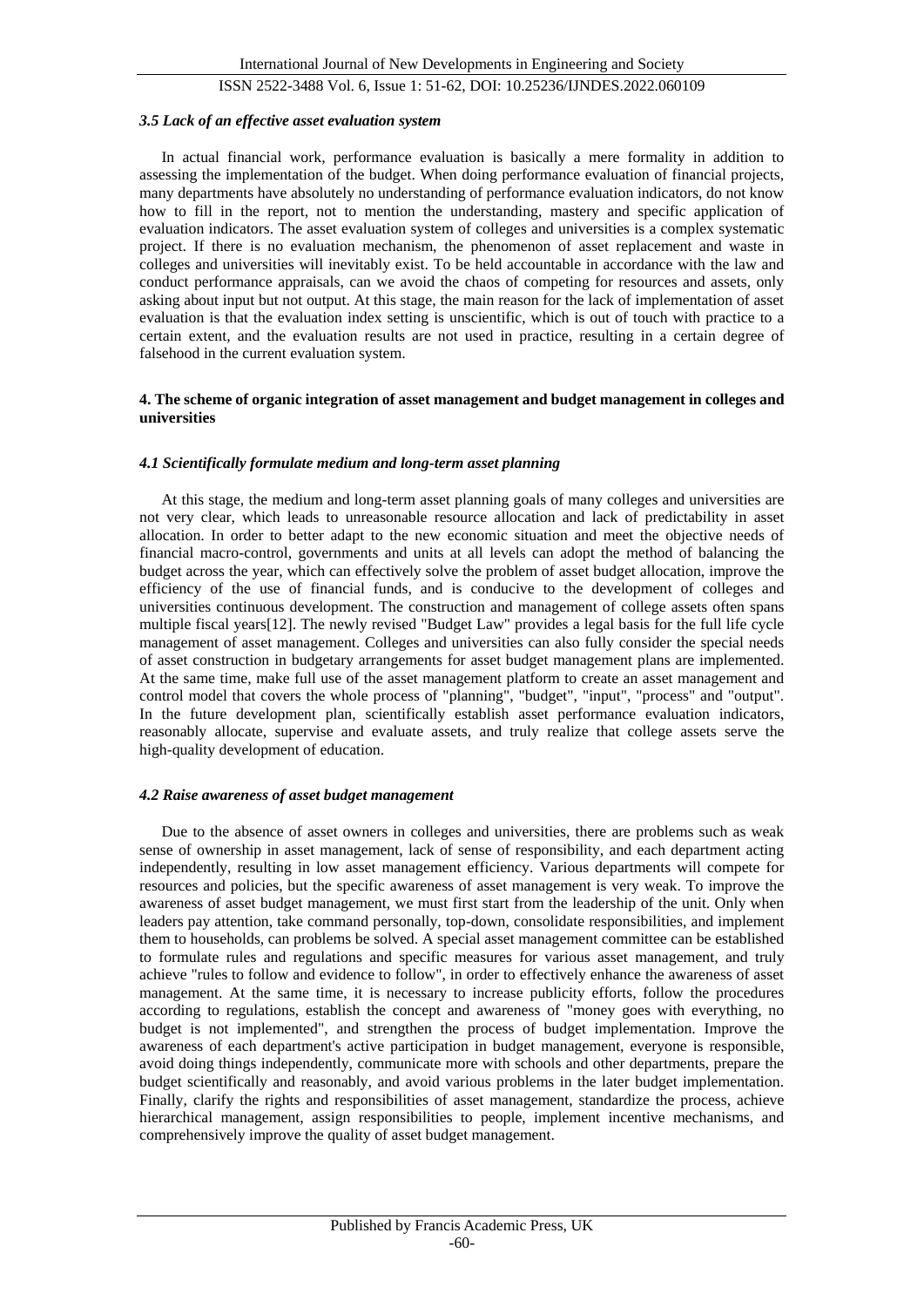#### *4.3 Realize the technical integration of asset management and budget management*

With the help of the development of new technology, vigorously strengthen the construction of asset management informatization, open up the OA office system of the asset department, the financial department and the school, continue to improve the informatization and intelligent construction, let technology empower finance, and carry out "AI + finance" The practical exploration to realize the true "smart campus". At present, asset management software is still in a state of separation from financial management and budget management software. It is necessary to break barriers in terms of technology and subjective awareness, realize the information interconnection of asset management and control platforms, increase intelligent construction, and make full use of Dazhiyi cloud technology. Eliminate information barriers and increase the financial scenarios of Internet technology. At the same time, actively embrace new technologies, actively promote financial transformation, sort out financial business processes, strengthen internal control, enhance communication between budget departments, asset departments and various functional departments, establish a guarantee mechanism to achieve full coverage management of unit assets, and achieve technical integration development. Smart finance can also make colleges and universities attach importance to the value of data assets, better meet the needs of financial compliance review, increase business integration and improve management efficiency.

#### *4.4 Strengthen the management of intangible assets*

Understanding the concept of intangible assets and grasping the confirmation conditions are the key factors to strengthen the management of intangible assets. There are still many problems in the management of intangible assets in colleges and universities, such as difficulties in measurement and information distortion, and insufficient evaluation of intangible assets. For example, identifiable intangible assets, management systems for intangible assets such as patent rights, copyrights, and publishing rights, as well as unidentifiable intangible assets such as university reputation, campus culture, human resources, etc. similar to goodwill, how to confirm, measure, account, etc. Relevant regulations are required. It is difficult to define the intangible assets of colleges and universities in the process of use, and it is difficult to determine the benefit of use, and there is great uncertainty. Only when the scope of recognition, quantification methods, and accounting basis for intangible assets are clearly specified in the system, and the system construction is accelerated, the asset management department and each user department can "have laws and regulations to follow." In the management of financial assets in colleges and universities, the supervision of reasonable acquisition, use and disposal of intangible assets should be strengthened, and the budget of intangible assets should be incorporated into the overall budget management of the school, so as to highlight its value realization process and make it play a better role in promoting the development of colleges and universities to big effect.

#### *4.5 Combining asset management and budget performance evaluation*

In the asset management of colleges and universities, a large number of performance evaluation methods should be used to realize the combination of asset management and budget management. The performance evaluation of assets should be closely linked with the performance evaluation of the budget, the medium and long-term business planning of the unit and the medium and long-term asset planning, and should not be disconnected from each other. It should set up practical asset management goals, set up scientific and reasonable performance evaluation index system and model, and use appropriate statistical analysis methods to conduct multi-dimensional comprehensive evaluation to obtain objective results. The evaluation results should be effectively used in performance evaluation, directly linked with the asset budget indicators of the asset use department in the following year, establish a linkage mechanism, and strengthen follow-up tracking management. If the performance evaluation results are not good, in addition to deducting the asset budget indicators, it is necessary to report criticism and deduct the adjustment allowance of its department. In addition, it is necessary to link with the salary performance of managers and responsible persons, formulate corresponding reward and punishment measures, and directly connect with economic interests, establish an economic responsibility system for colleges and universities, and promote the healthy development of the organization, so as to realize medium and long-term asset management planning, budget investment, and budget execution, performance evaluation to the application of results, forming a complete closed loop of asset management.